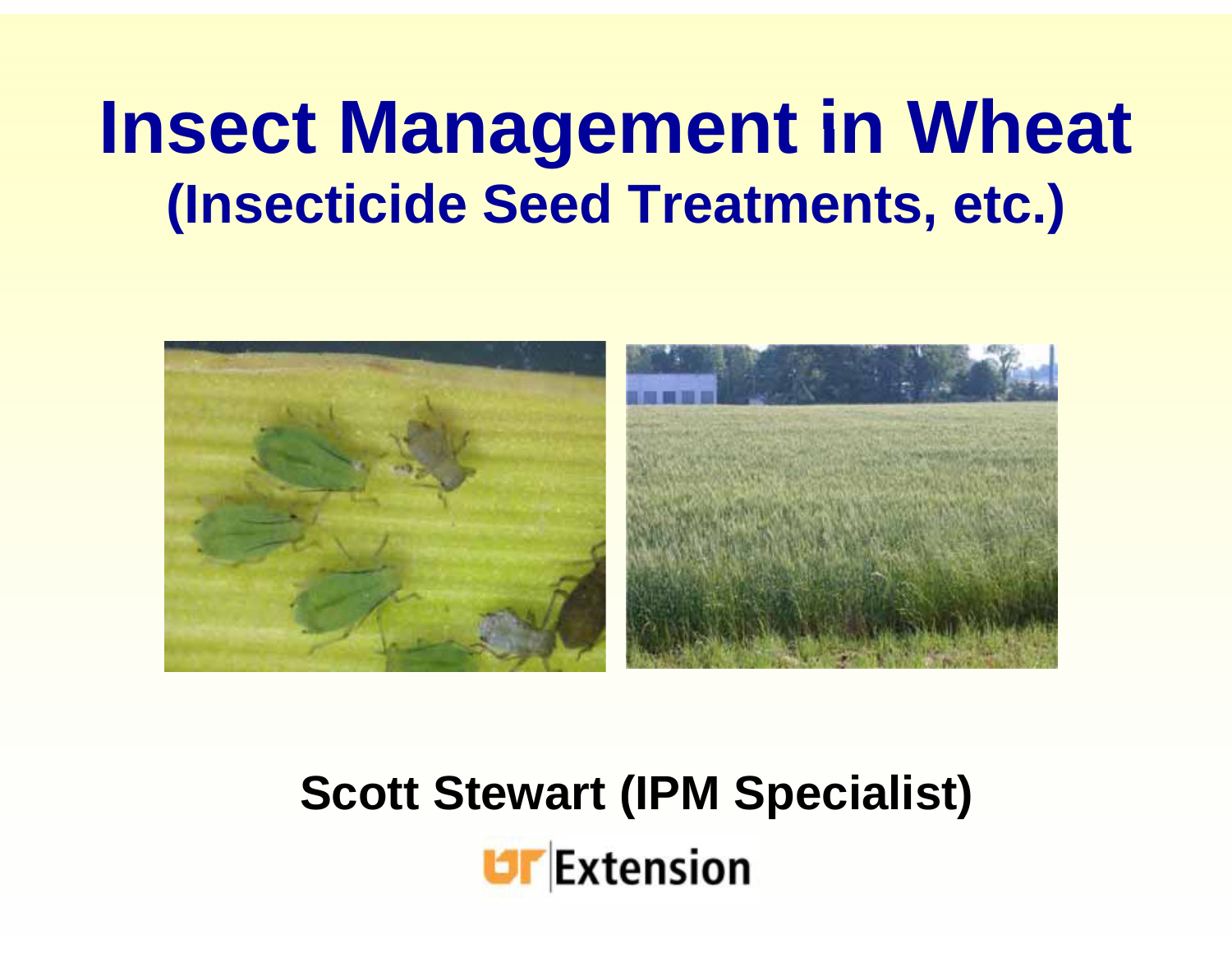## **Cereal** Leaf Beetle

## **Threshold = 1 larvae or adult per stem (not per plant)**

**A Spring Pest - Treatment is rarely needed**

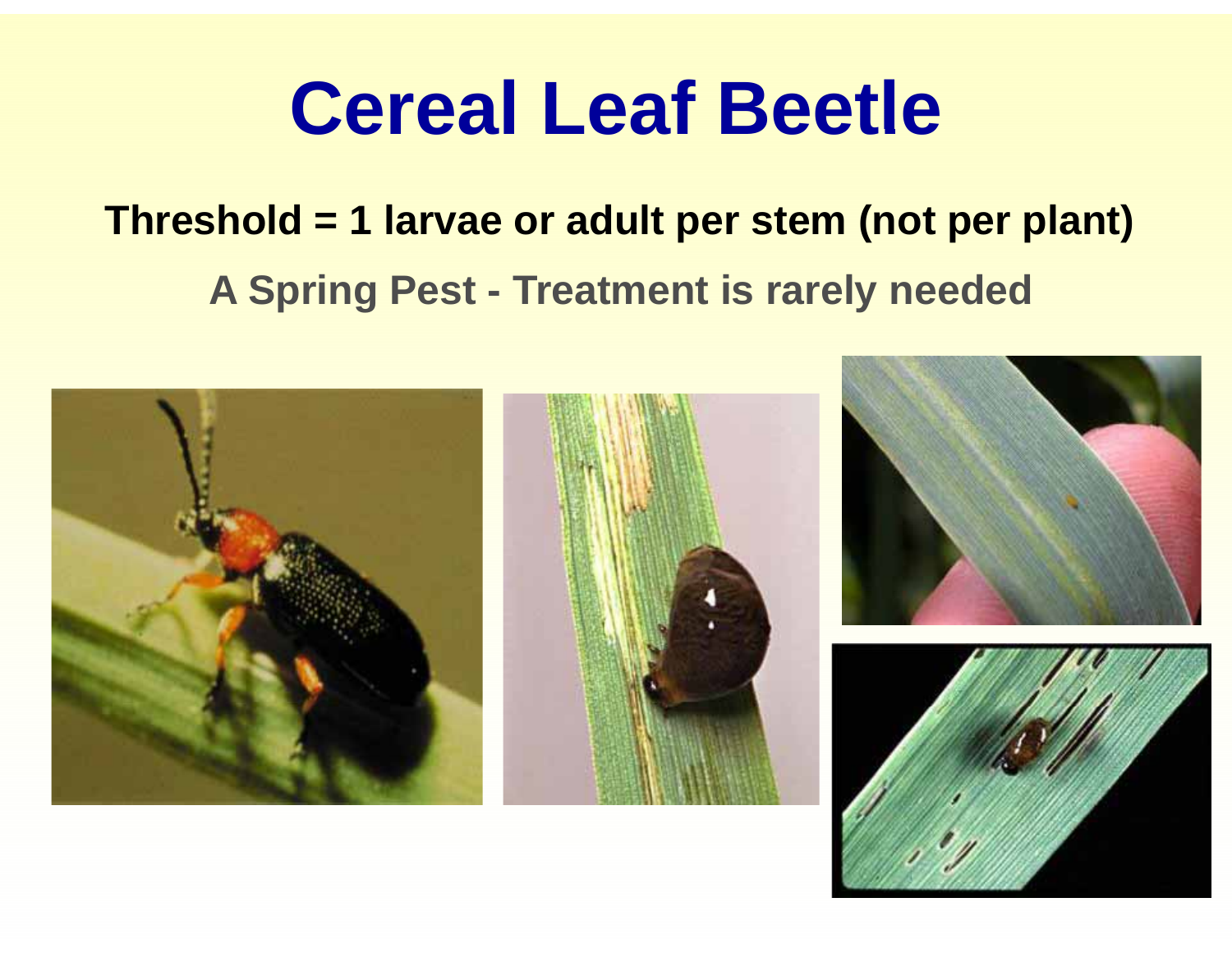# **Armyworms**

**Threshold = 4+ larvae per square foot** 

**Fall Armyworm = Fall (common in September wheat)**

### **True Armyworm = Spring (late April - May)**

**Recent data from Arkansas suggests treatment for true armyworm is rarely needed except during milk stage**



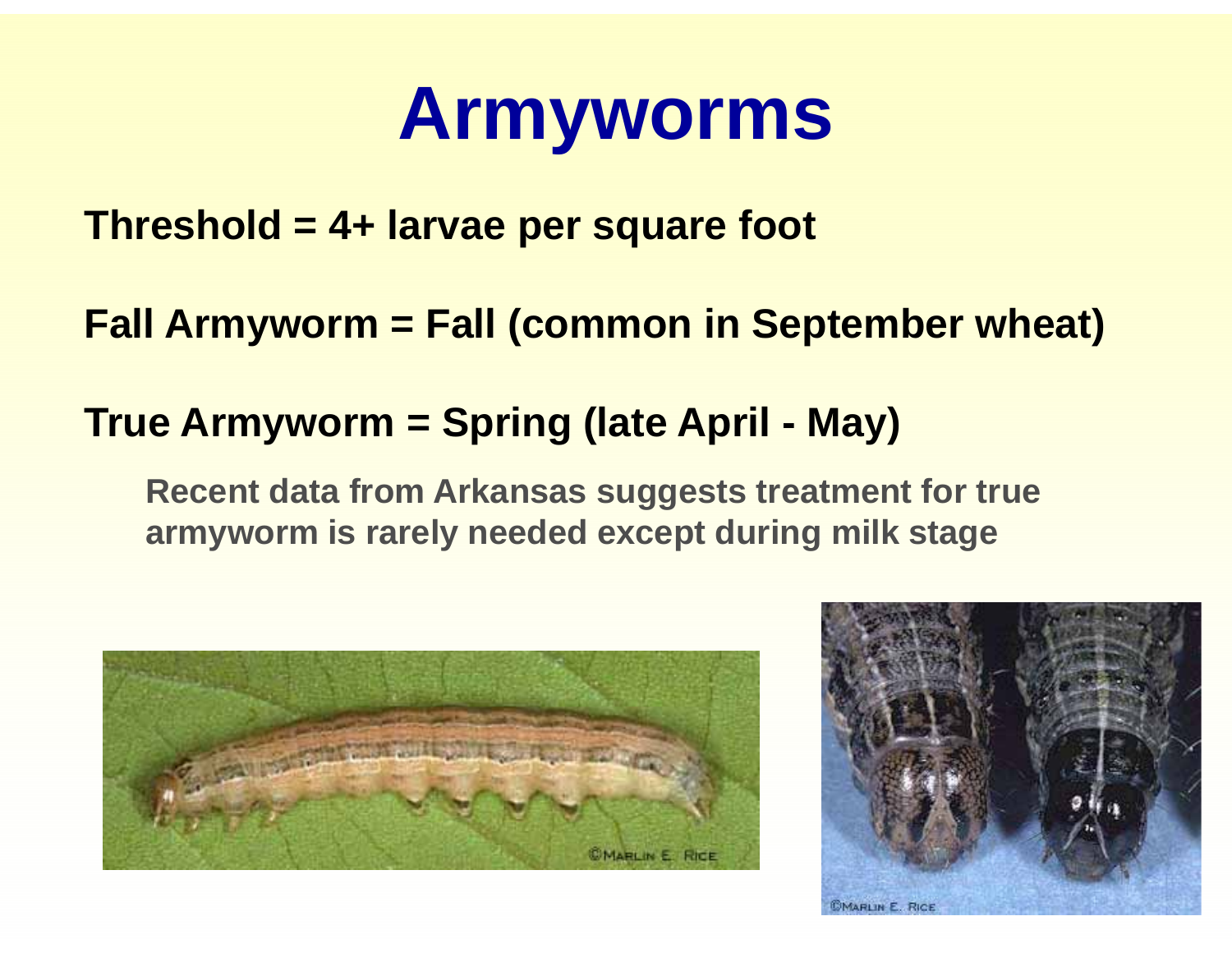# **Hessian Fly**

### **Plant After October 15 (fly-free date)**

**Use resistant varieties (but little information is available and …)**

**Scouting is difficult**

**Foliar Insecticides are generally ineffective because because …**



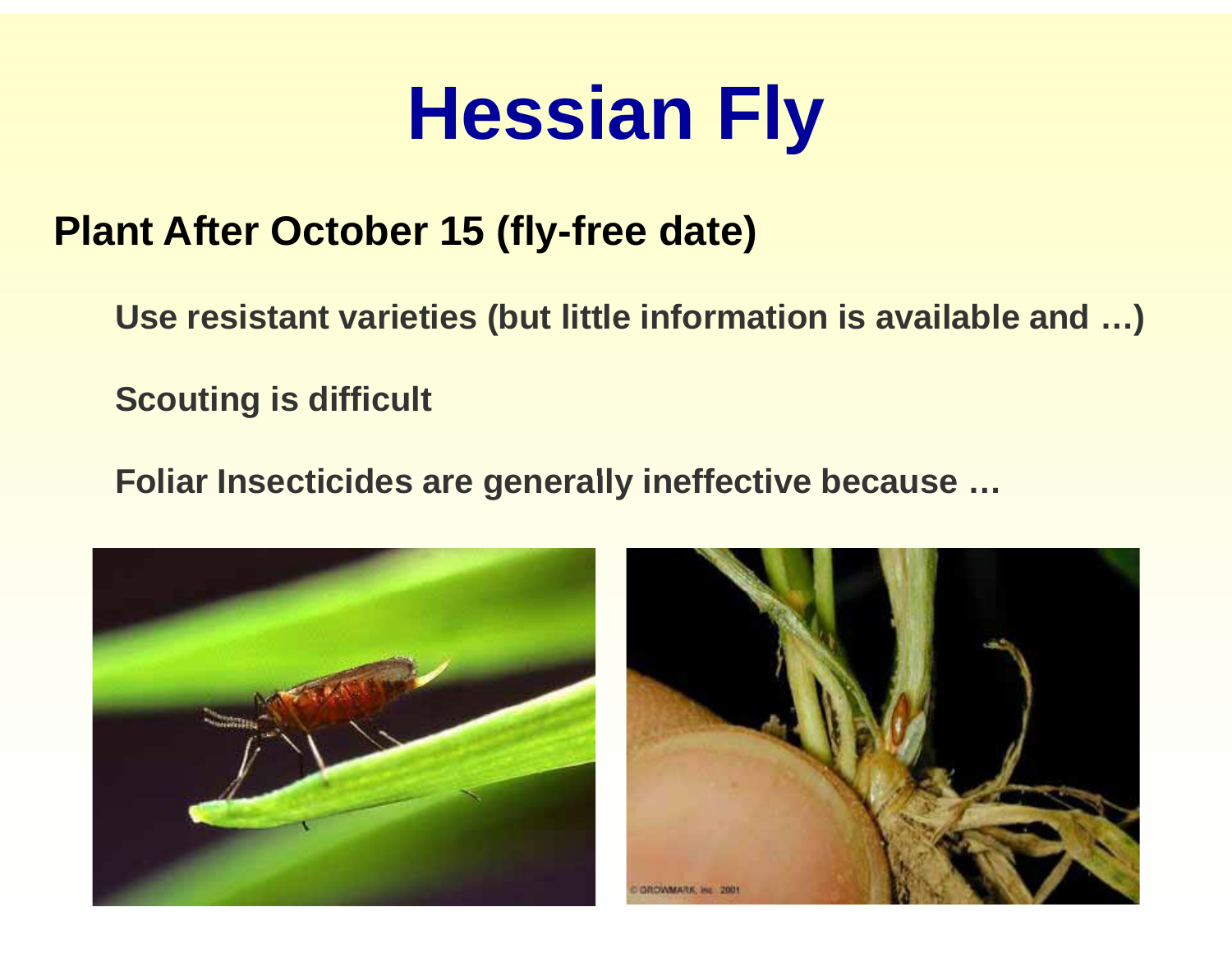# **Hessian Fly**







**Flies begin emerging in late August and September**

**Do not plant before October 15**

**Destroy volunteer wheat before October**

**Seed treatments (Cruiser and Gaucho) offer some early protection**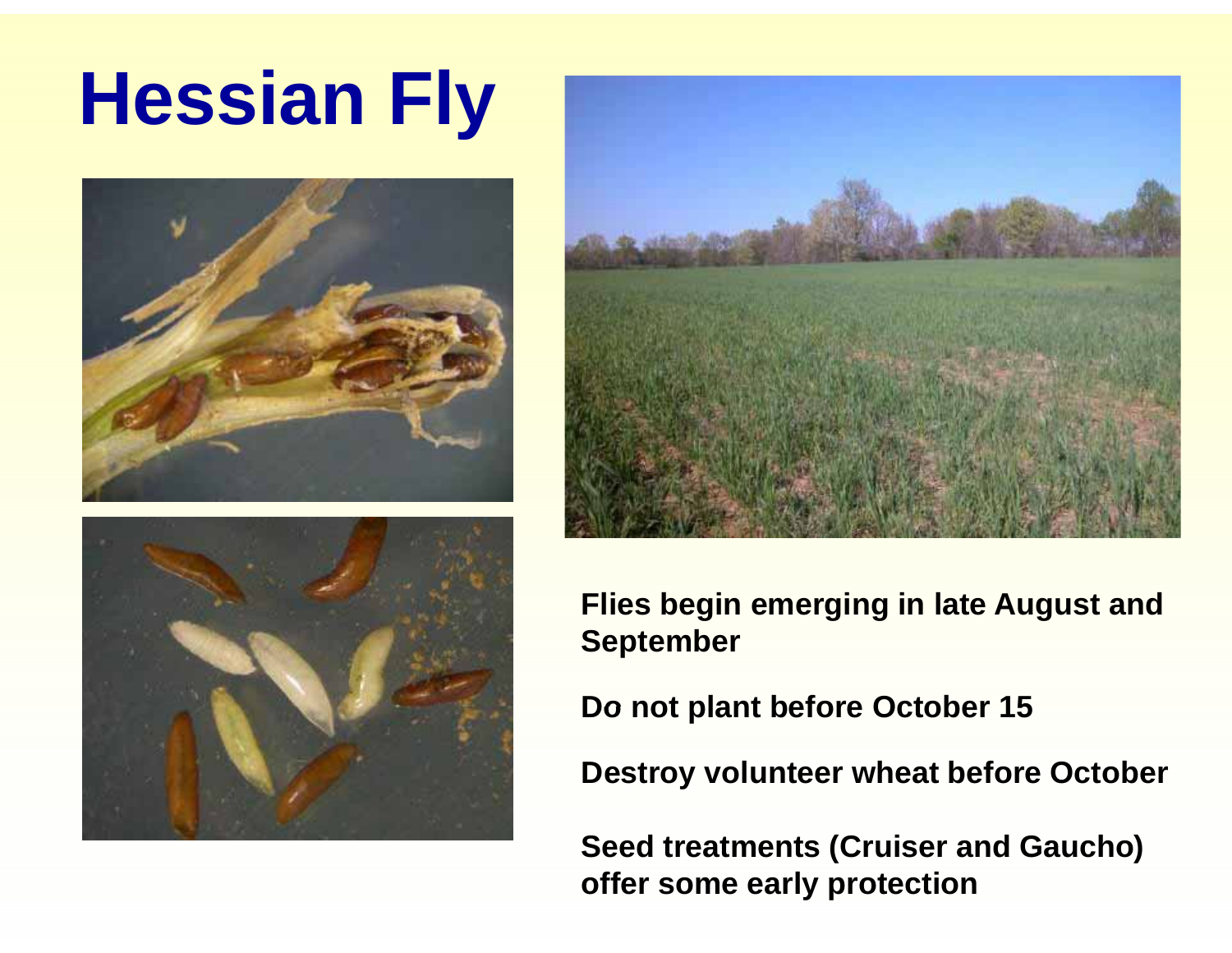# Aphids

## **Thresholds, if they exists, vary depending upon species and time of season:**

- ¾**These thresholds are based on direct damage and not the prevention of barley yellow dwarf virus (BYDV)**
	- **Some states recommend an early treatment threshold of one aphid per foot of row for disease prevention**
- <sup>¾</sup>**Corn leaf Aphid = populations are causing leaves to d d di i l t f th fi ld dry up and die in several parts of the field**
- <sup>¾</sup>**Greenbug = aphids are killing 3 or more leaves** per plant (or based on aphid numbers per foot of row)
- <sup>¾</sup>**Bird Cherry-Oat = no threshold established**
- ¾**Rice Root Aphid (subterranean) = no threshold**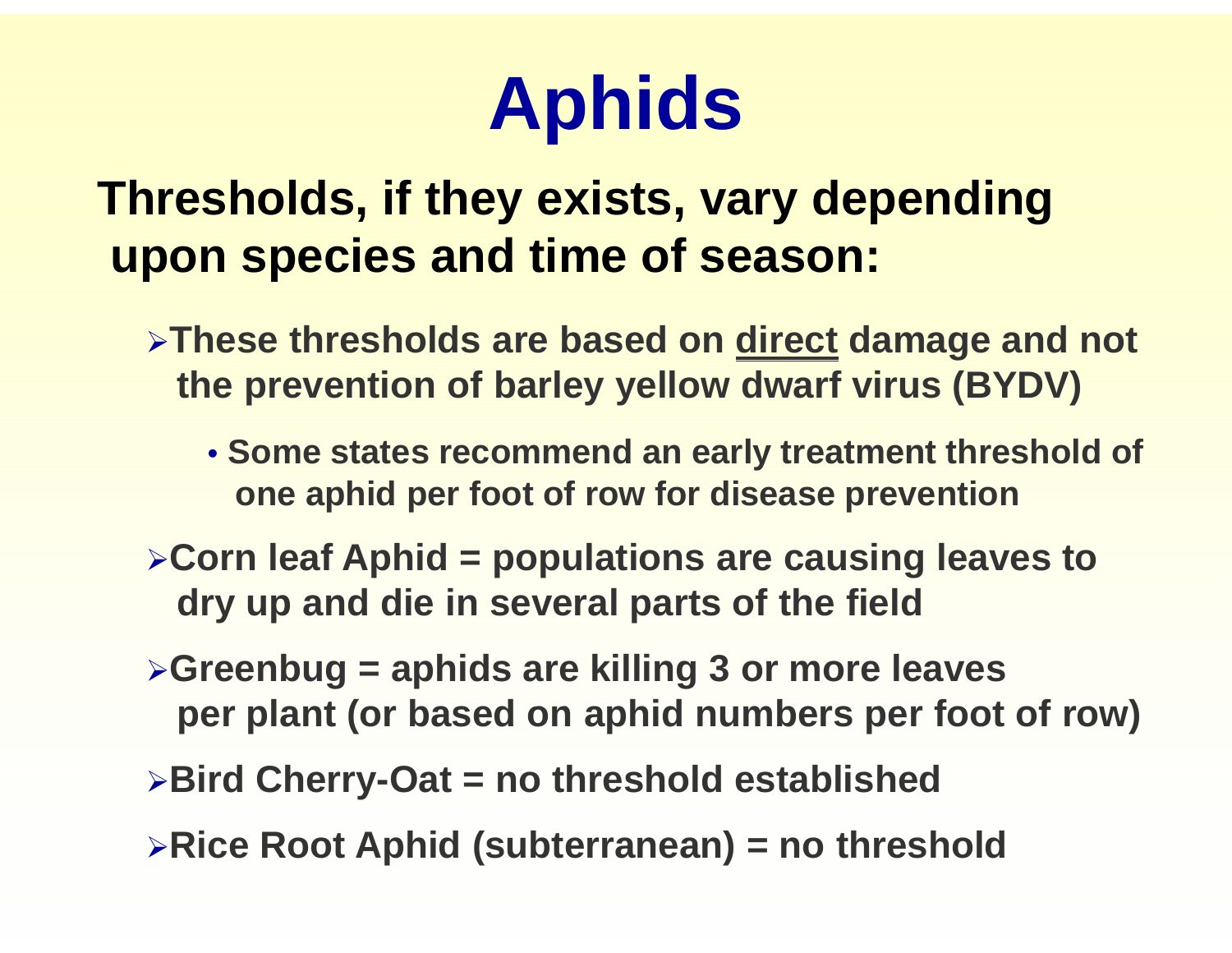

## **Corn Leaf Aphid**



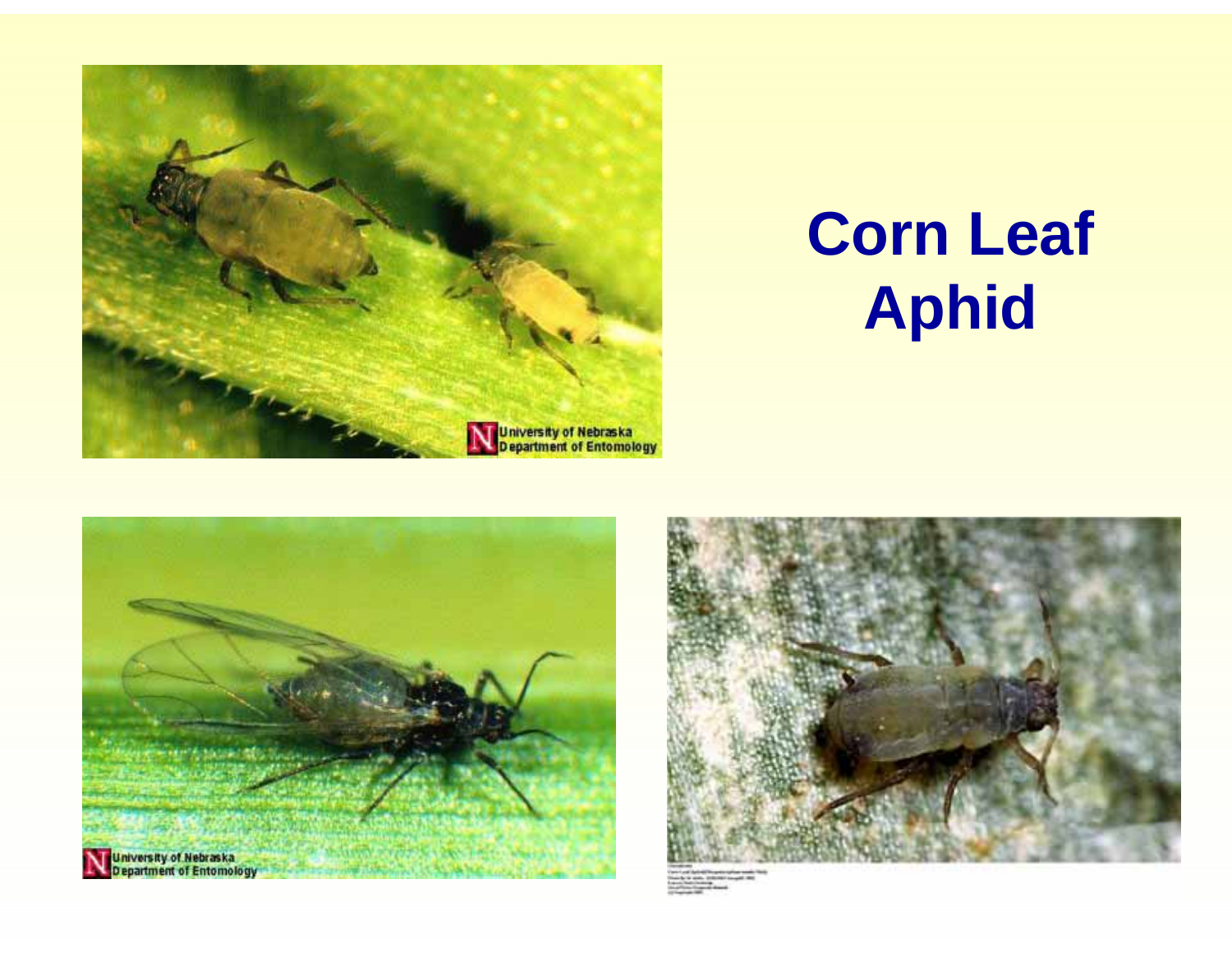## **Bird Cherry-Oat Aphid**



#### The Most Common Aphid Found in TN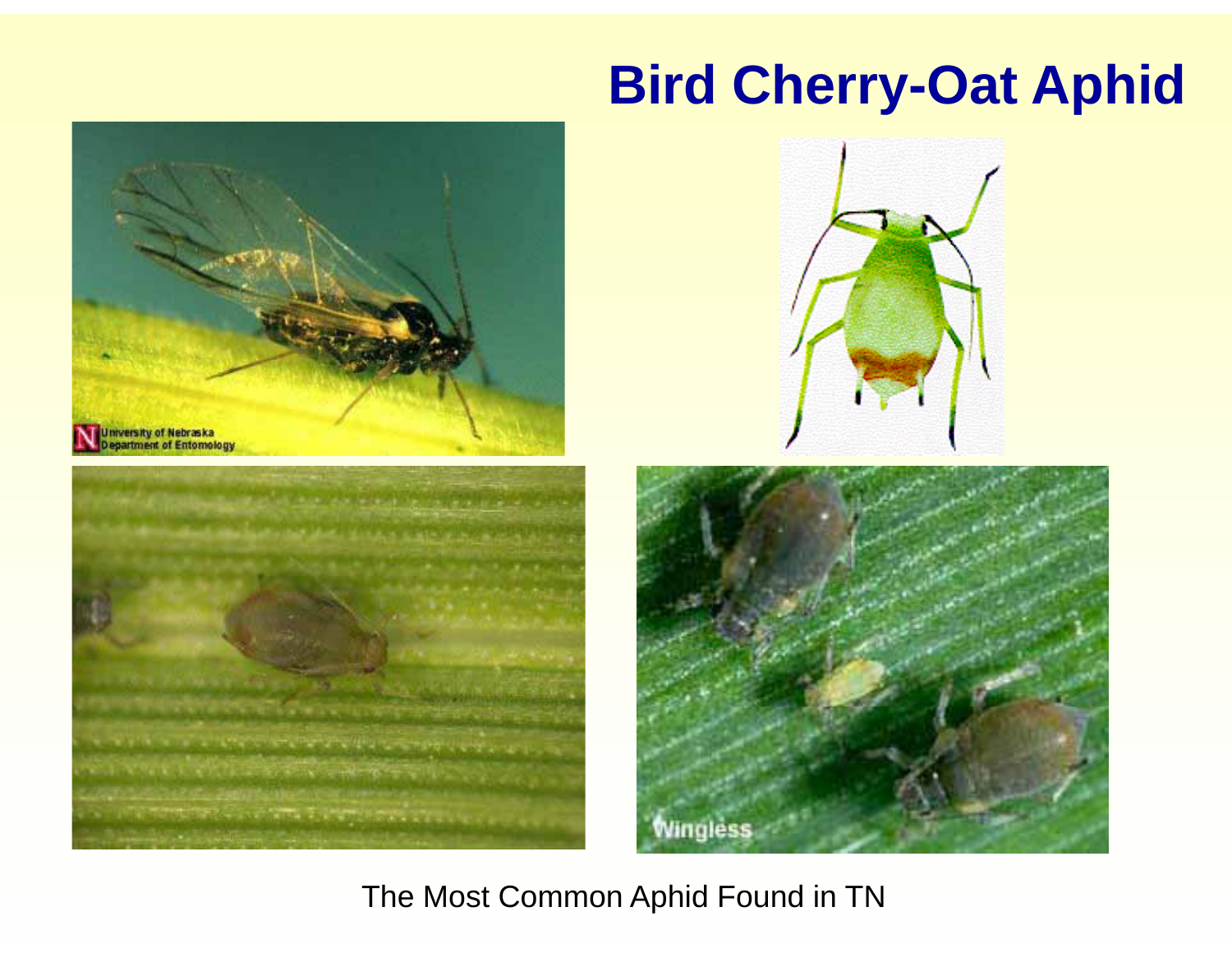

## **Greenbug**

**Usuall y pg a S prin g Pest**

#### **Injects a Toxin During Feeding**

#### **Treatment Recommendations:**

1) For wheat less than 6 inches tall, treat if greenbugs number 50 or more per linear foot.

2 ) For wheat 6 - 10 inches tall, treat if greenbugs number 200 or more per linear foot.

3) Or, consider treatment anytime symptoms of injury are occurring and greenbugs are present. Symptoms may include leaves that are yellowing and dying with no other obvious cause.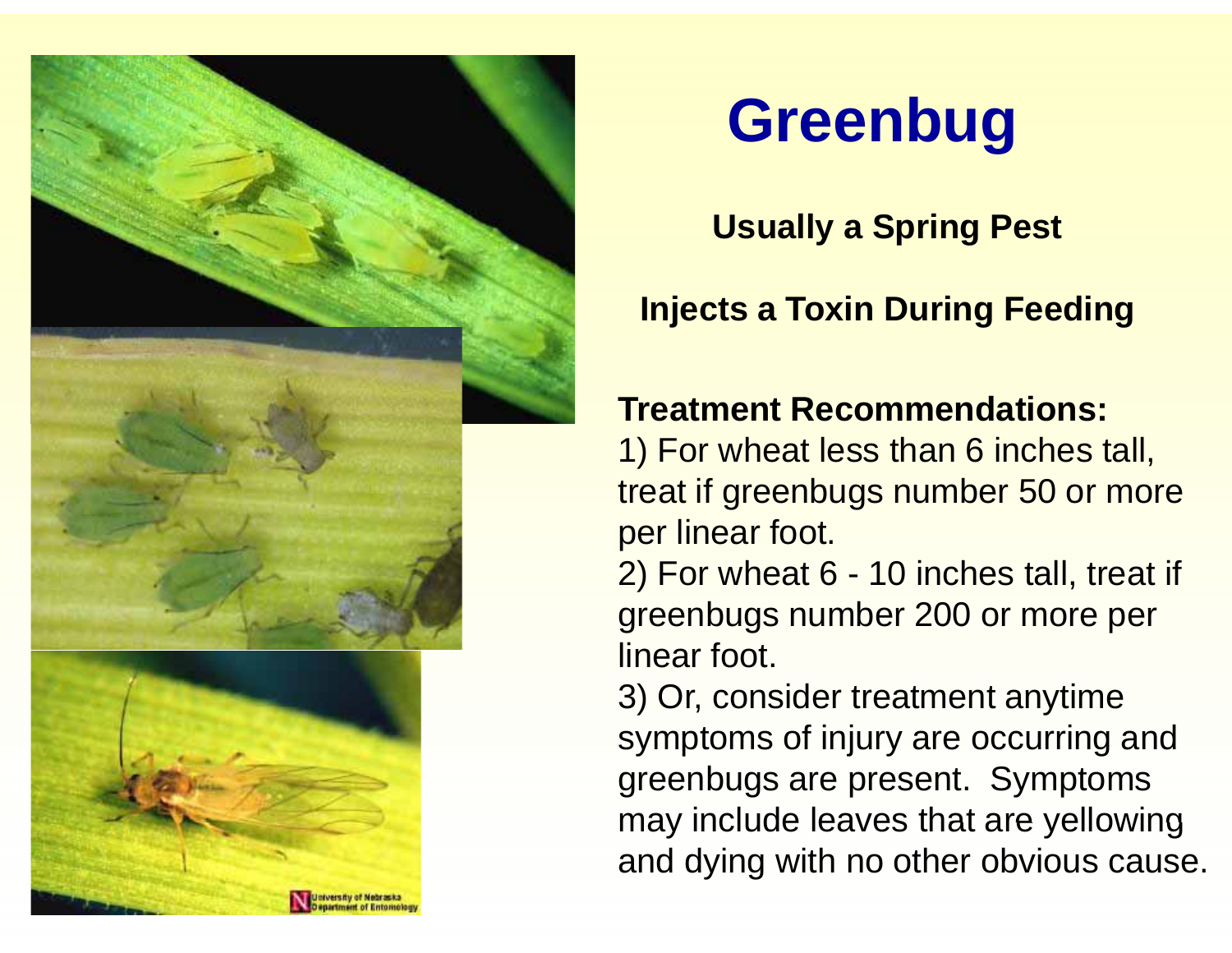# **Wheat Trials - 2005/2006 and 2006/2007**

#### Lentz and Stewart, Lentz (UT, Jackson)

| <b>Treatments</b><br>(planted October 5, 2005) | <b>Fall Aphids</b><br>(No. per 3 ft.)<br>12/5/05  | <b>Spring Aphids</b><br>(No. per 3 ft.)<br>3/6/06  |
|------------------------------------------------|---------------------------------------------------|----------------------------------------------------|
| <b>Untreated</b>                               | $\blacktriangle$                                  | 163a                                               |
| <b>Cruiser 1.3 oz</b>                          | 0.1                                               | 4 b                                                |
| <b>Warrior 3.0 oz (11/29)</b>                  | $\boldsymbol{0}$                                  | $\mathbf b$<br>1                                   |
| Warrior 3.0 oz (11/29, 2/28)                   | $\boldsymbol{0}$                                  | 3 <sub>b</sub>                                     |
|                                                |                                                   |                                                    |
| <b>Treatments</b><br>(planted October 8, 2006) | <b>Fall Aphids</b><br>(No. per 3 ft.)<br>12/13/06 | <b>Spring Aphids</b><br>(No. per 3 ft.)<br>2/22/07 |
| <b>Untreated</b>                               | 4.7a                                              | 35.0a                                              |
| Gaucho 1.5 oz                                  | 2.0 <sub>b</sub>                                  | 10.8 <sub>b</sub>                                  |
| <b>Cruiser 1.5 oz</b>                          | $0.5$ bc                                          | 10.5 <sub>b</sub>                                  |

**Note: Fall treatments can have lasting effects on aphid populations**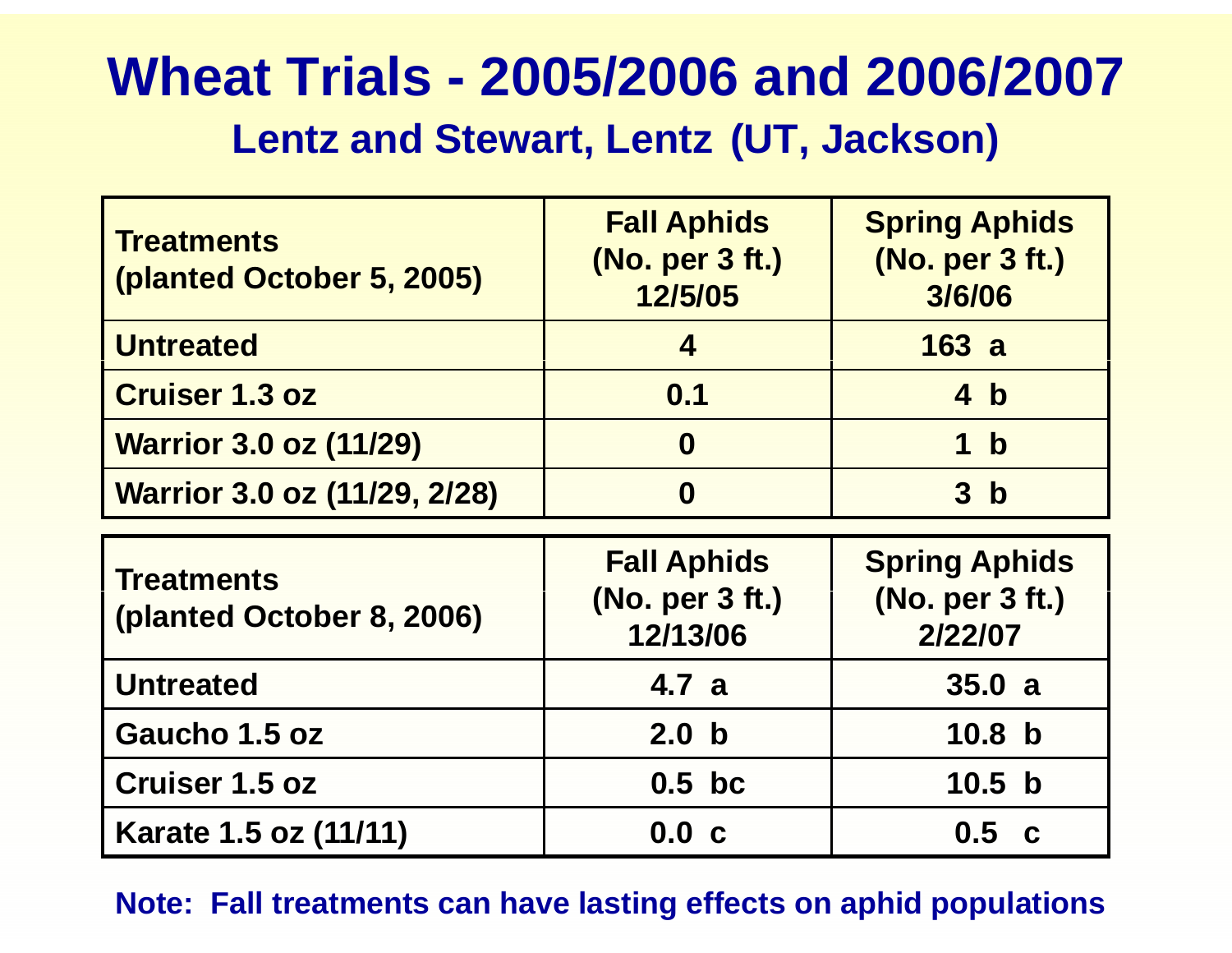### **Gaucho Seed Treatment on Wheat** 1993-2001, Planted in October **Replicated within each year (A. Chambers, UT, Jackson)**

| <b>Treatment</b>            | 1993 | 1994 | 1995 | 1996 | 1997 | 1998 | 1999 | 2000 | 2001 |
|-----------------------------|------|------|------|------|------|------|------|------|------|
| <b>Untreated</b>            | 62   | 96   | 40   | 69   | 65   | 48   | 78   | 72   | 73   |
| <b>Gaucho 480</b><br>1.0 oz | 66   | 99   | 44   | 68   | 59   | 60   | 78   | 75   | 80   |
| <b>Gaucho 480</b><br>1.5 oz | 67   | 103  | 50   | 63   | 62   | 58   | 78   | 76   | 76   |

#### **Yield in Bushels/Acre; Rate in oz/cwt**

**Yield Difference From Untreated (Average Difference = + 3.2 Bushels)**

| <b>Gaucho 480</b><br>1.0 oz | ν |    | $-1$ | -6   | 12 |  |  |
|-----------------------------|---|----|------|------|----|--|--|
| Gaucho 480<br>1.5 oz        |   | 10 | -6   | $-3$ | 10 |  |  |

Standard Rates: Gaucho 600 = 1.6 Oz/CWT, Cruiser = 1.3 Oz/CWT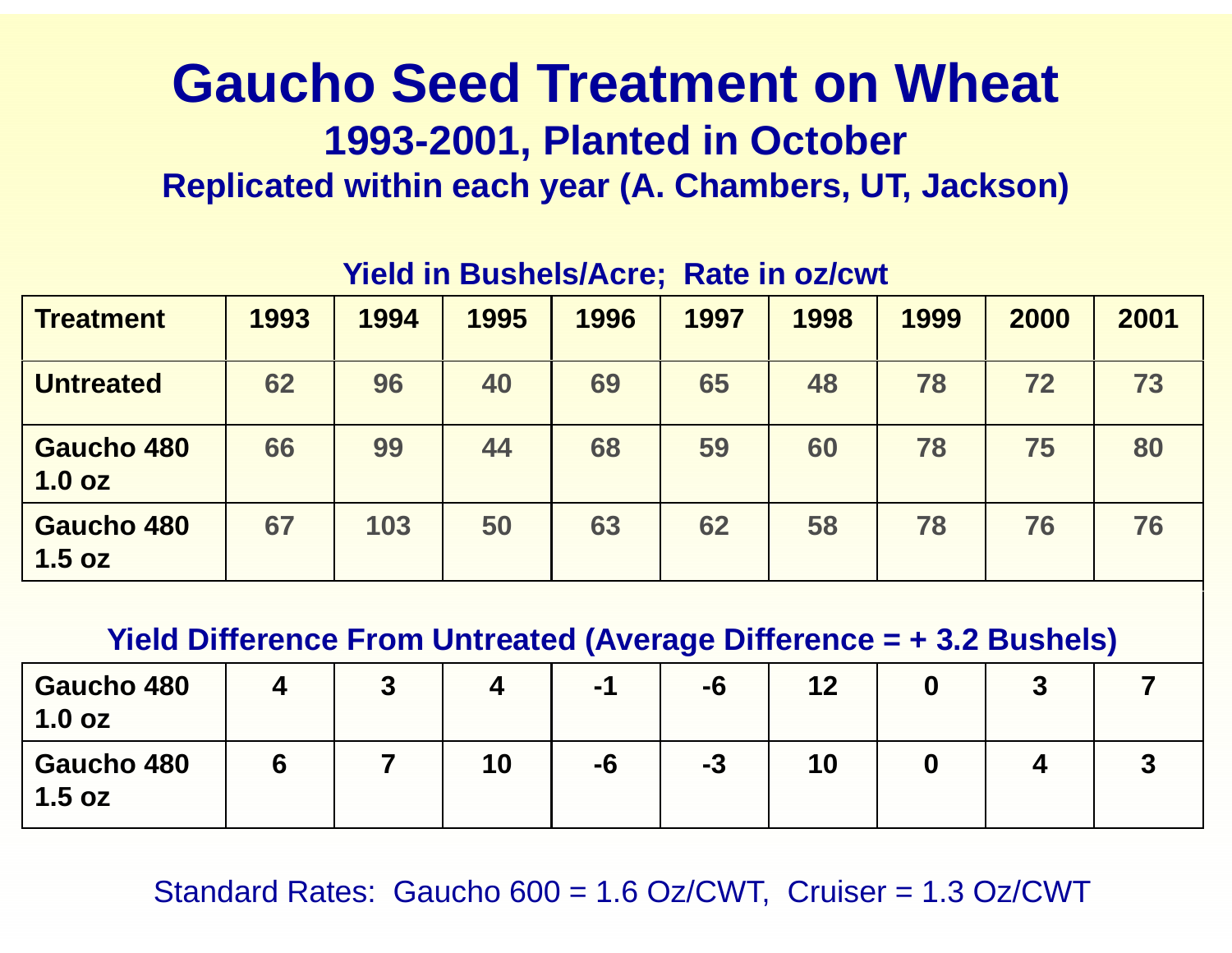### **Insecticide Seed Treatment in Wheat Cruiser or Gaucho vs Untreated vs. Planted from Oct. 28 - Nov. 10, 2004 (F. Allen, UT)**

#### Yield in Bushels/Acre (data shown only for treated seed)

| <b>Treatment</b>     | <b>Kville</b> | <b>SField</b> | <b>SHill</b> | <b>Jackson</b> | <b>Milan</b> | Ave. | Diff.<br><b>From</b><br>Unt. |
|----------------------|---------------|---------------|--------------|----------------|--------------|------|------------------------------|
| $Pion26R22 + C$      | 102           | 55            | 87           | 63             | 47           | 71   | $+4$                         |
| <b>USG3430 + G</b>   | 90            | 52            | 82           | 76             | 42           | 68   | $+10$                        |
| <b>USG3350 + G</b>   | 102           | 50            | 83           | 61             | 43           | 68   | $-2$                         |
| <b>DKing9577 + C</b> | 103           | 52            | 84           | 65             | 28           | 66   | $+2$                         |
| <b>USG3137 + G</b>   | 97            | 46            | 77           | 65             | 42           | 65   | $+3$                         |
| <b>FFR8302 + G</b>   | 99            | 49            | 89           | 48             | 41           | 65   | $+1$                         |
| <b>USG3992 + G</b>   | 97            | 57            | 69           | 62             | 37           | 64   | $+3$                         |
| <b>USG3209 + G</b>   | 103           | 52            | 72           | 53             | 37           | 64   | $-2$                         |
| USG Exp. + G         | 100           | 50            | 67           | 55             | 33           | 61   | $-4$                         |
| Diff. From Unt.      | $+7$          | $+1$          | $+3$         | $-2$           | $+1$         |      | $+2$ (NS)                    |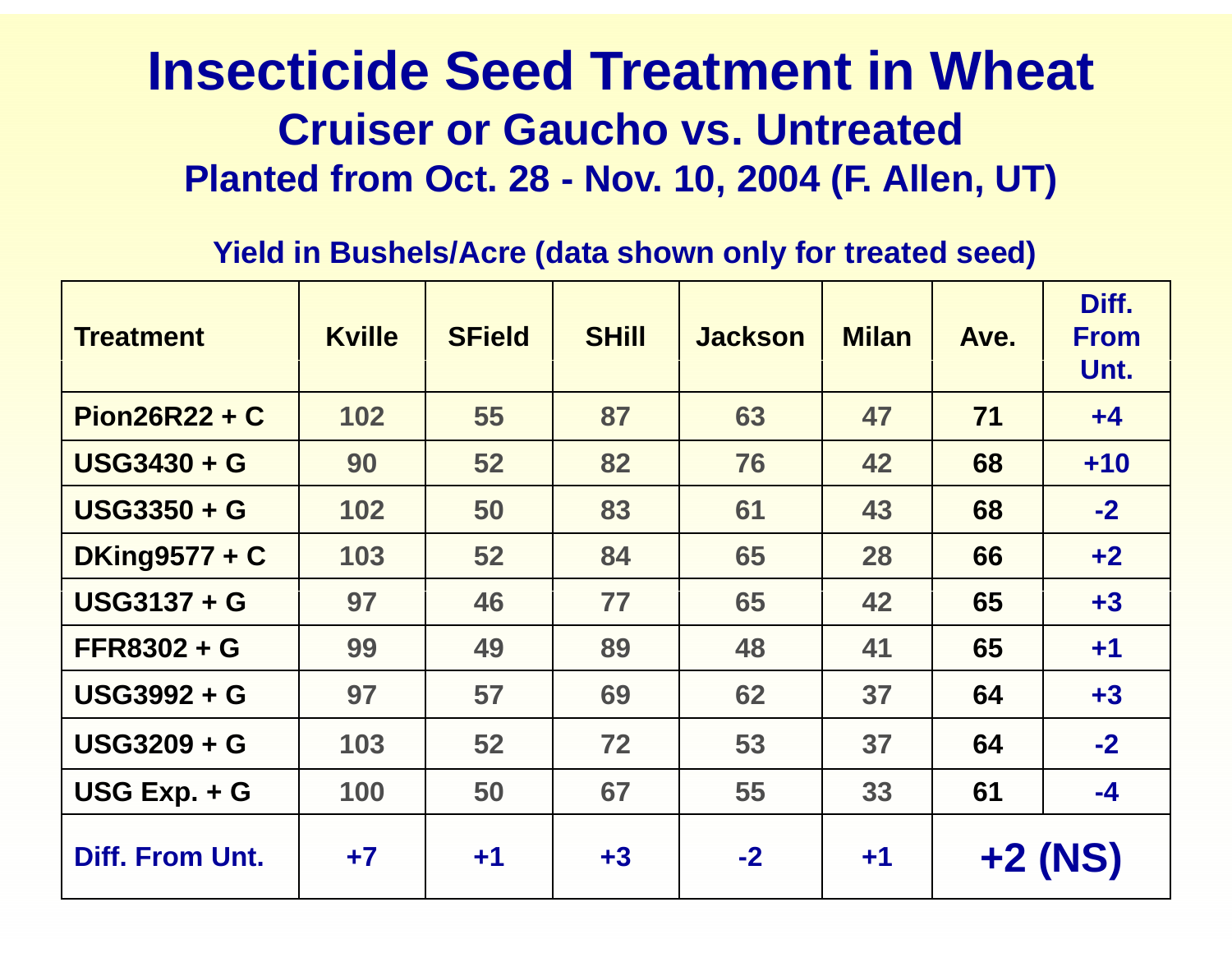## **Insecticide Seed Treatment in Wheat Cruiser or Gaucho vs. UntreatedPlanted from Oct. 14 - Nov. 21, 2005 (F. Allen, UT)**

#### **Yield in Bushels/Acre (data shown only for treated seed) shown**

| <b>Treatment</b>     | <b>Kville</b>    | <b>SHill</b> | <b>Jackson</b> | <b>Milan</b> | Ave. | Diff.<br><b>From</b><br>Unt. |
|----------------------|------------------|--------------|----------------|--------------|------|------------------------------|
| <b>DKing9577 + C</b> | 88               | 56           | 104            | 69           | 79   | $+3$                         |
| <b>USG3350 + G</b>   | 74               | 59           | 98             | 74           | 76   | $-2$                         |
| <b>FFR8302 + G</b>   | 75               | 59           | 96             | 72           | 75   | $-4$                         |
| Diff. From Unt.      | $\boldsymbol{0}$ | $-5$         | $-1$           | $+2$         |      | $-1$ (NS)                    |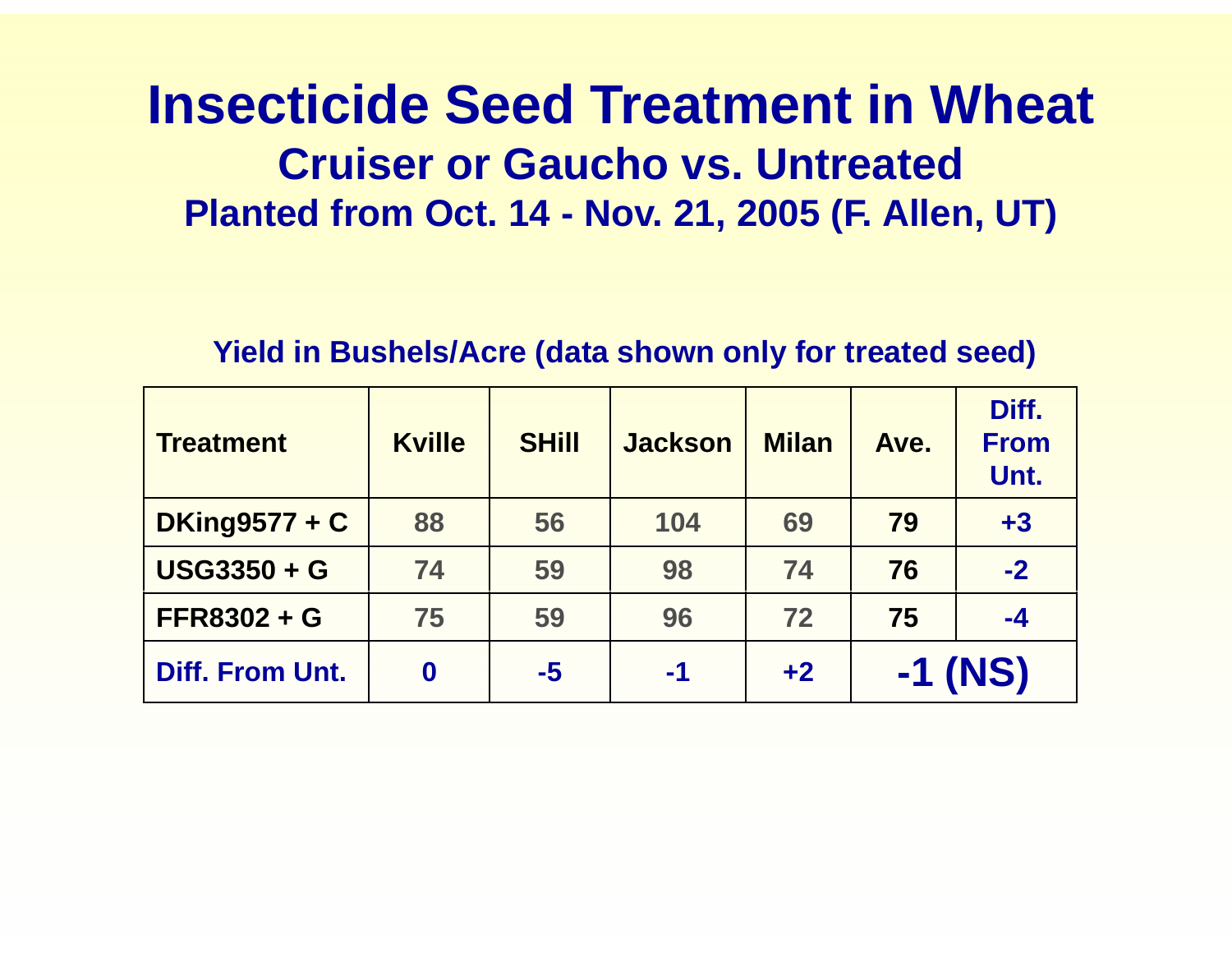## **Insecticide Seed Treatment in Wheat Cruiser or Gaucho vs. Untreated Planted from Oct. 25 - Nov. 14, 2006 (F. Allen, UT)**

#### **Yield in Bushels/Acre (data shown only for treated seed)\***

| <b>Treatment</b>       | <b>Kville</b> | <b>Cville</b> | <b>SField</b> | <b>SHill</b> | <b>Jackson</b> | <b>Milan</b> | Ave. | Diff.<br><b>From</b><br>Unt. |
|------------------------|---------------|---------------|---------------|--------------|----------------|--------------|------|------------------------------|
| <b>USG3350 + G</b>     | 26            | 44            | 29            | 31           | 61             | 27           | 36   | $+2$                         |
| $FFR8302 + C$          | 26            | 51            | 32            | 32           | 40             | 21           | 34   | $+4$                         |
| <b>USG3342 + G</b>     | 5             | 49            | 21            | 33           | 19             | 28           | 26   | $-1$                         |
| <b>DKing9577 + C</b>   | 8             | 38            | 31            | 25           | 28             | 22           | 25   | $+3$                         |
| <b>Diff. From Unt.</b> | $+4$          | $+1$          | $+1$          | $+2$         | $+1$           | $+1$         |      | $+2$ (NS)                    |

**\* The "Easter Freeze Easter " dramatically reduced yields at all locations**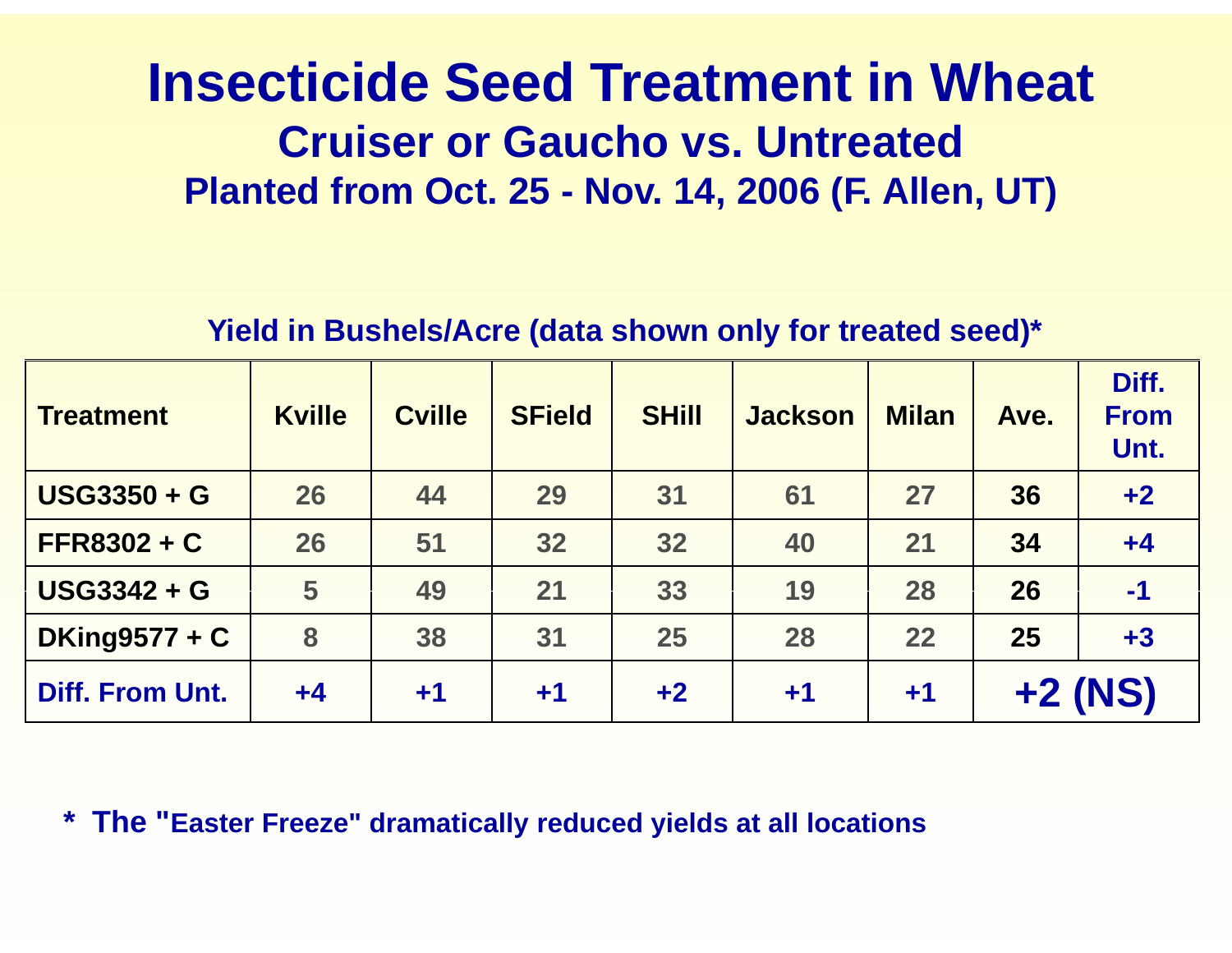## **Insecticide Seed Treatment in Wheat Cruiser vs. UntreatedPlanted from Oct. 29 - Nov. 9, 2007 (F. Allen, UT)**

**Yield in Bushels/Acre (data shown only for treated seed)**

| <b>Treatment</b>       | <b>Kville</b> | <b>Cville</b> | <b>SField</b> | <b>SHill</b> | <b>Jackson</b> | <b>Milan</b> | Ave. | Diff.<br><b>From</b><br>Unt. |
|------------------------|---------------|---------------|---------------|--------------|----------------|--------------|------|------------------------------|
| $Pion26R22 + C$        | 79            | 61            | 40            | 66           | 81             | 96           | 70   | $+5$                         |
| <b>DKing9577 + C</b>   | 67            | 76            | 43            | 74           | 73             | 84           | 70   | $+3$                         |
| $FFR8302 + C$          | 62            | 75            | 38            | 82           | 82             | 90           | 70   | $+4$                         |
| $USG3342 + C$          | 70            | 95            | 52            | 68           | 68             | 72           | 70   | $+10$                        |
| $USG3350 + C$          | 51            | 72            | 43            | 72           | 72             | 88           | 65   | $+5$                         |
| <b>Diff. From Unt.</b> | $+6$          | $+5$          | $+4$          | $+6$         | $+1$           | $+7$         | $+5$ | $\ast$                       |

\* Significant, positive treatment effect of Cruiser seed treatment (P=0.05, LSD)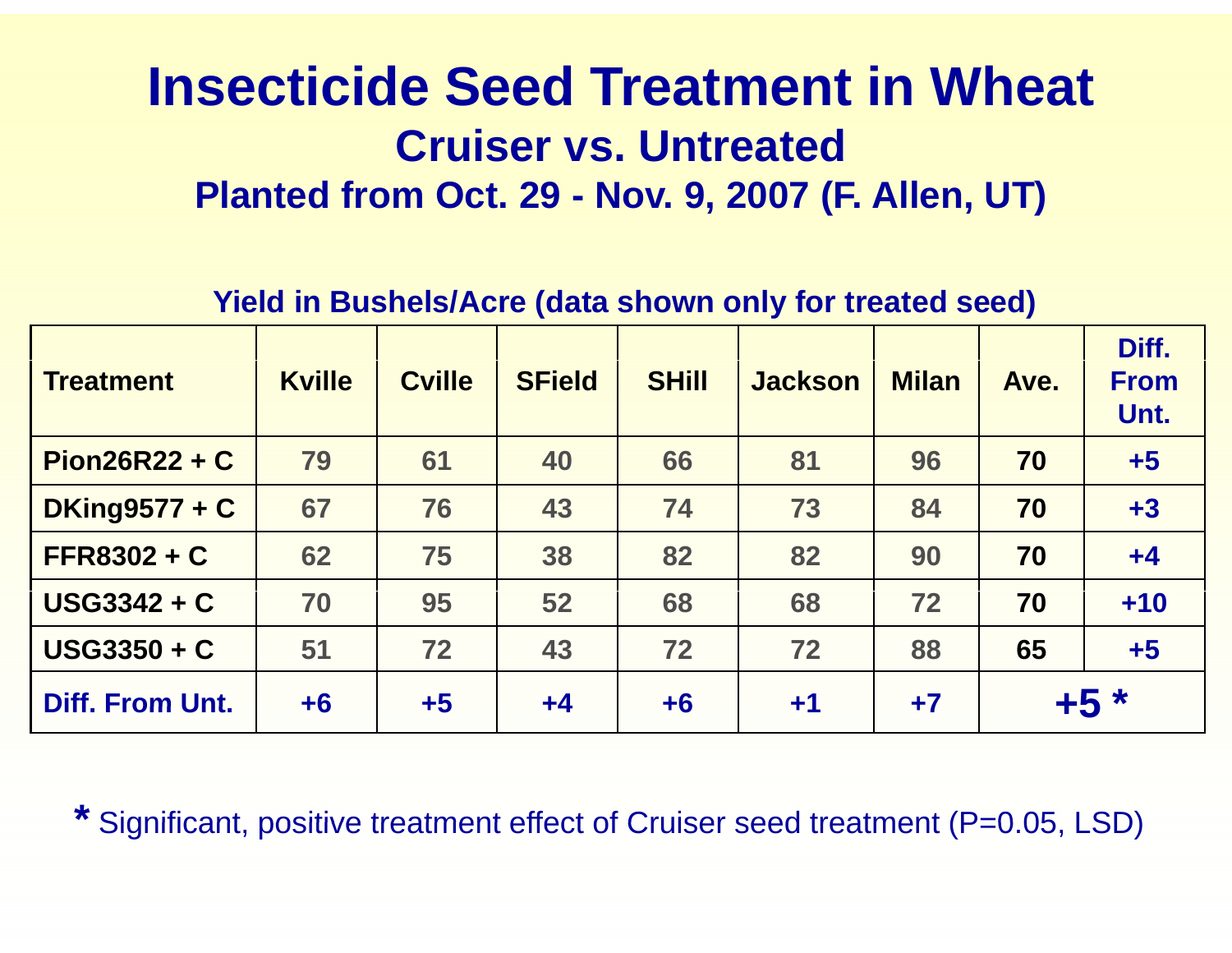## **Insecticide Seed Treatment in Wheat Replicated Small Plot**

### **Cruiser, Gaucho or Karate vs. Untreated Planted 10/5/2007 (Stewart, UT, Jackson)**

| <b>Treatment</b>           | <b>Yield (B/A)</b> |
|----------------------------|--------------------|
| <b>Untreated</b>           | 84.6 a             |
| <b>Gaucho 600 (1.6 oz)</b> | 83.9 a             |
| <b>Cruiser (1.3 oz)</b>    | 86.3 a             |
| Karate (11/29, 2/28)       | 85.1 a             |

NS (P = 0.9835)

Very low aphid numbers (never exceeded 1/ft in samples)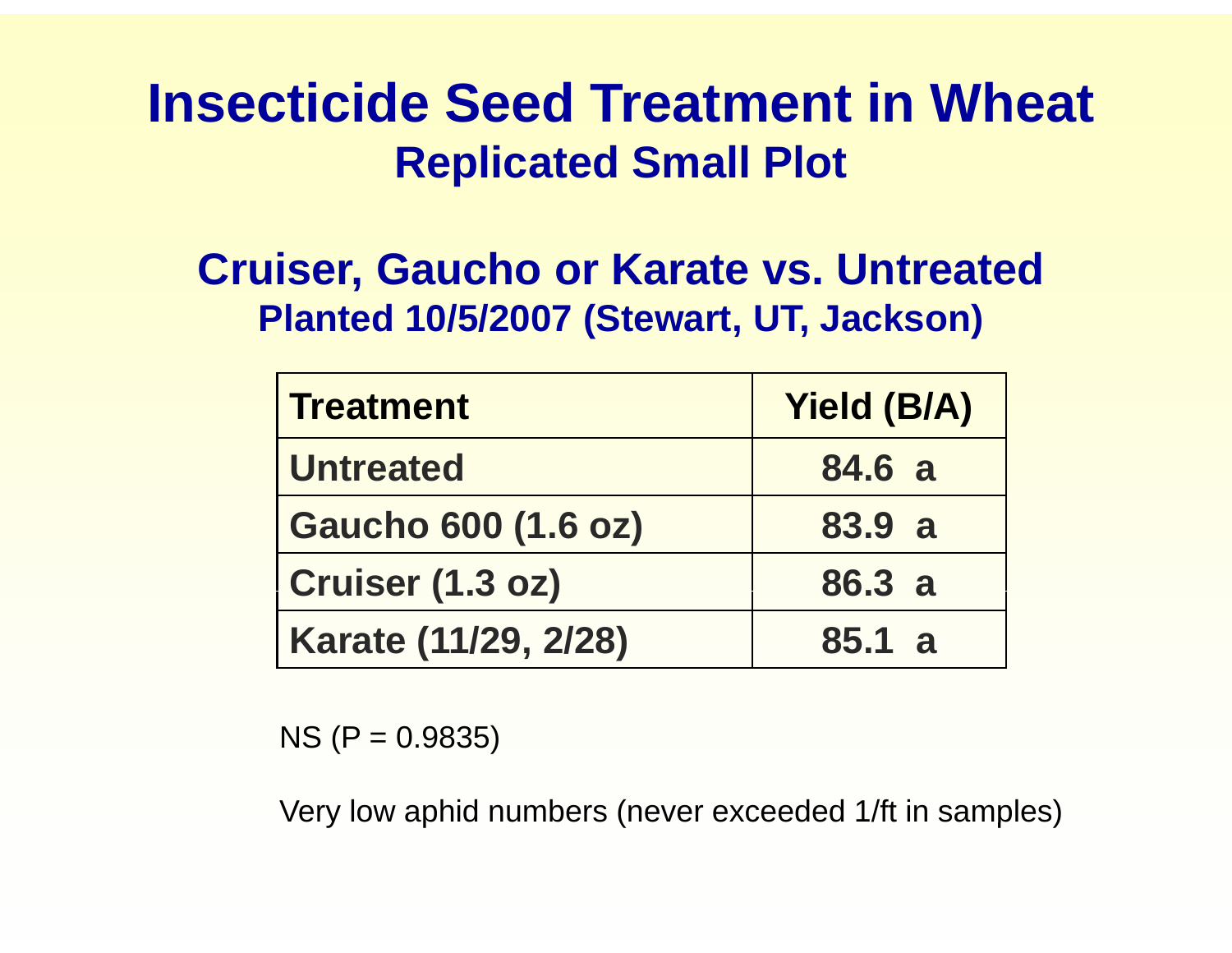## **Foliar Treatment for Aphids in Wheat Replicated Strip Trial (25 ft wide, field length) Karate vs Untreated vs.**

**Planted 10/15/2007, Pion 25R78 w/o IST (Stewart, UT, Jackson)**

| <b>Treatment</b>              | (3/13/08)        | Aphids per 3 ft   Aphids per 3 ft<br>(4/16/08) | <b>Yield (B/A)</b> |
|-------------------------------|------------------|------------------------------------------------|--------------------|
| <b>Untreated</b>              | 5.5a             | 11.3 a                                         | 65.0 a             |
| Karate 1.5 oz<br>(2/28, 4/17) | 0.3 <sub>b</sub> | 2.5 <sub>b</sub>                               | 77.5 <sub>b</sub>  |

P < 0.05 (LSD)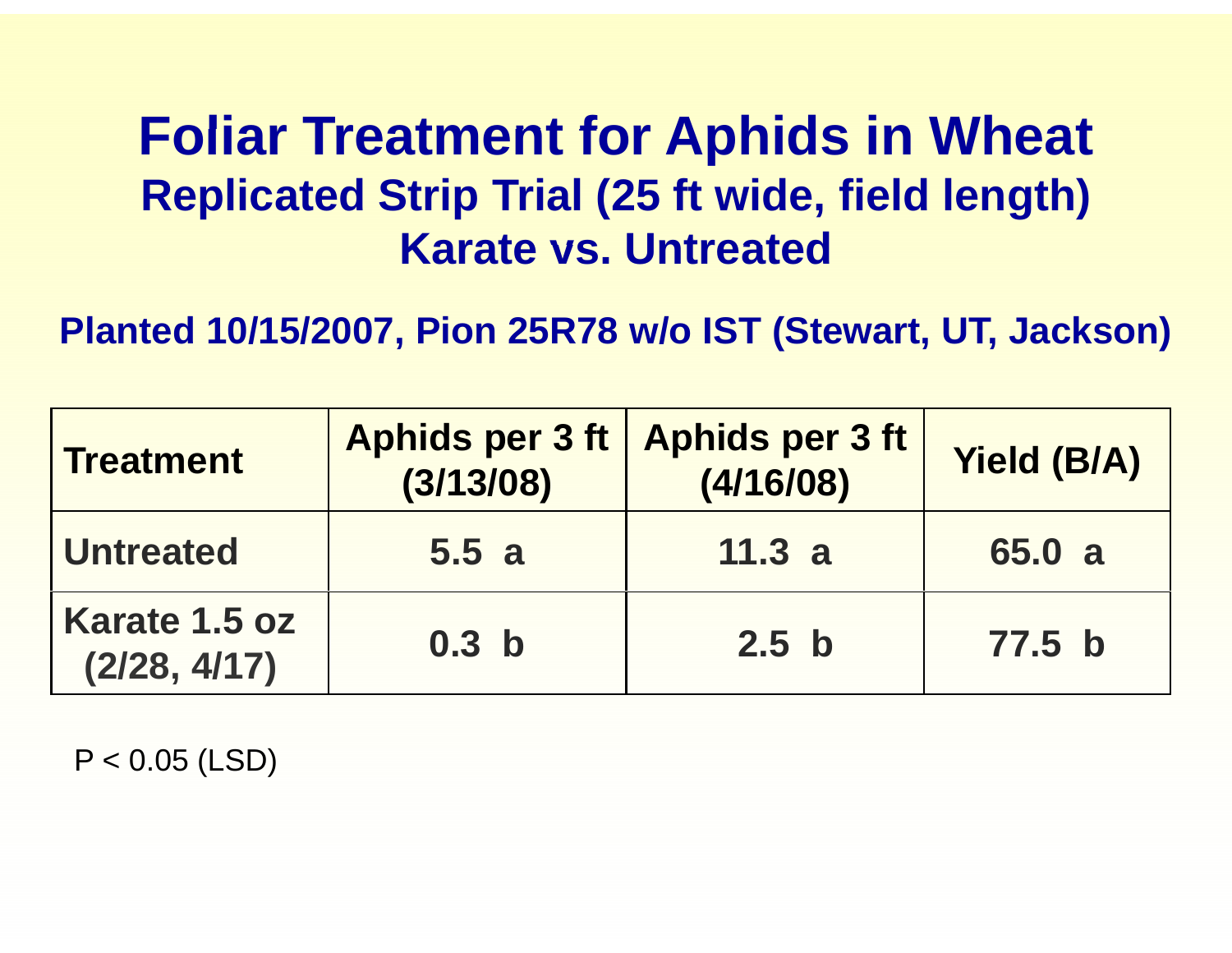## **Aphid Treatments in Wheat** Cruiser, Gaucho, or Karate (mid Feb.) vs. Untreated **2007-2008 (Angus Catchot, MSU, Starkville)**



- Planted 10/15/07
- Pioneer 26R22
- P = 0.231 (LSD

- Planted 11/15/07
- Pioneer 26R22
- $\bullet$  P = 0.504 (LSD)

Variability due to herbicide carry over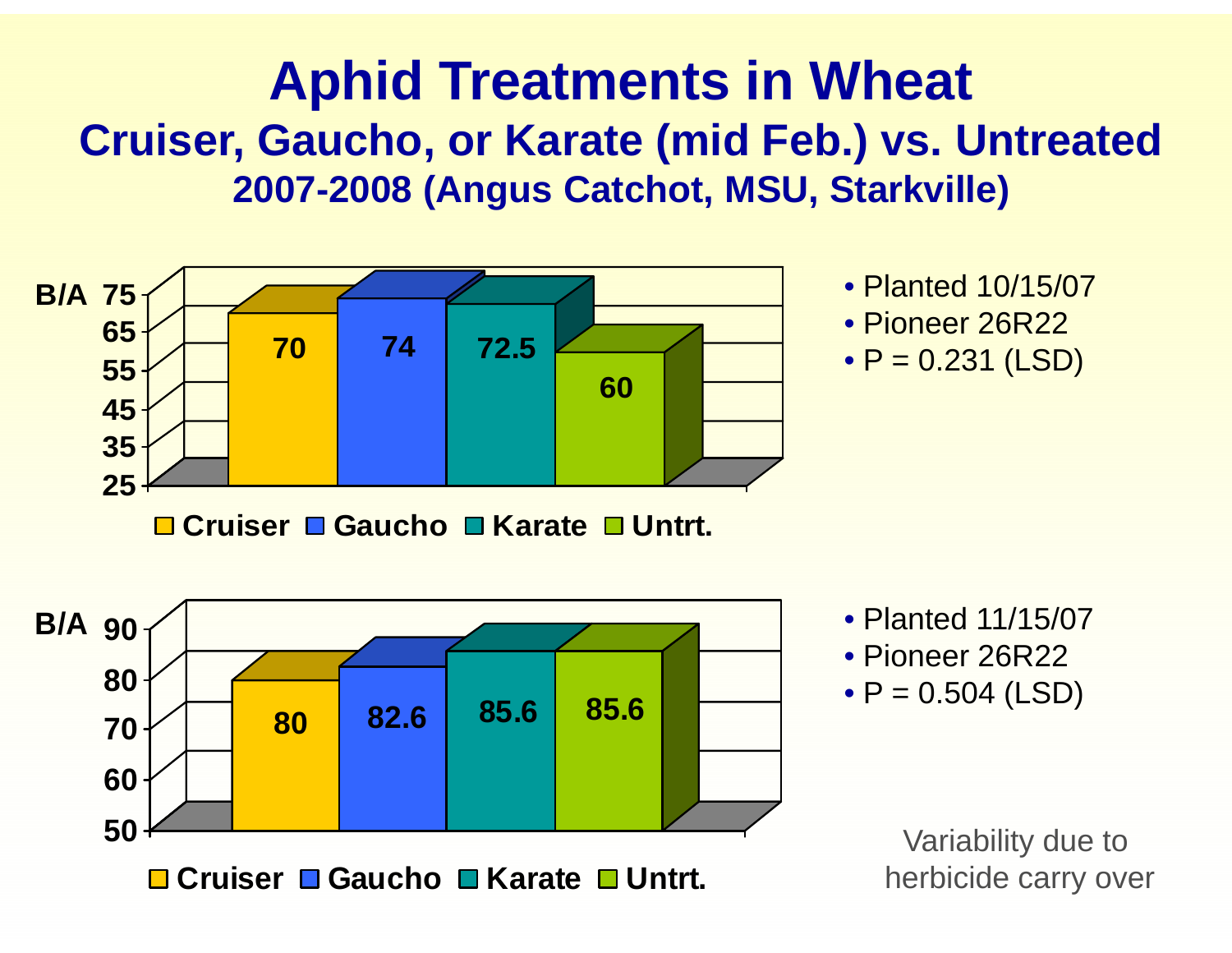## **Insecticide Seed Treatment in Wheat Cruiser and Gaucho vs. Untreated2007 -2008 (Gore, MSU, Stoneville) 2008**

| <b>Planting Date</b>  | <b>Treatment</b> | <b>Yield (B/A)</b> |  |
|-----------------------|------------------|--------------------|--|
| <b>Mid October</b>    | <b>Untreated</b> | 91.3 a             |  |
|                       | <b>Cruiser</b>   | 92.5a              |  |
|                       | <b>Guacho</b>    | 93.9 a             |  |
| <b>Early November</b> | <b>Untreated</b> | 88.6 a             |  |
|                       | <b>Cruiser</b>   | 89.4 a             |  |
|                       | <b>Guacho</b>    | 86.6 a             |  |

 $P = 0.840$  (LSD)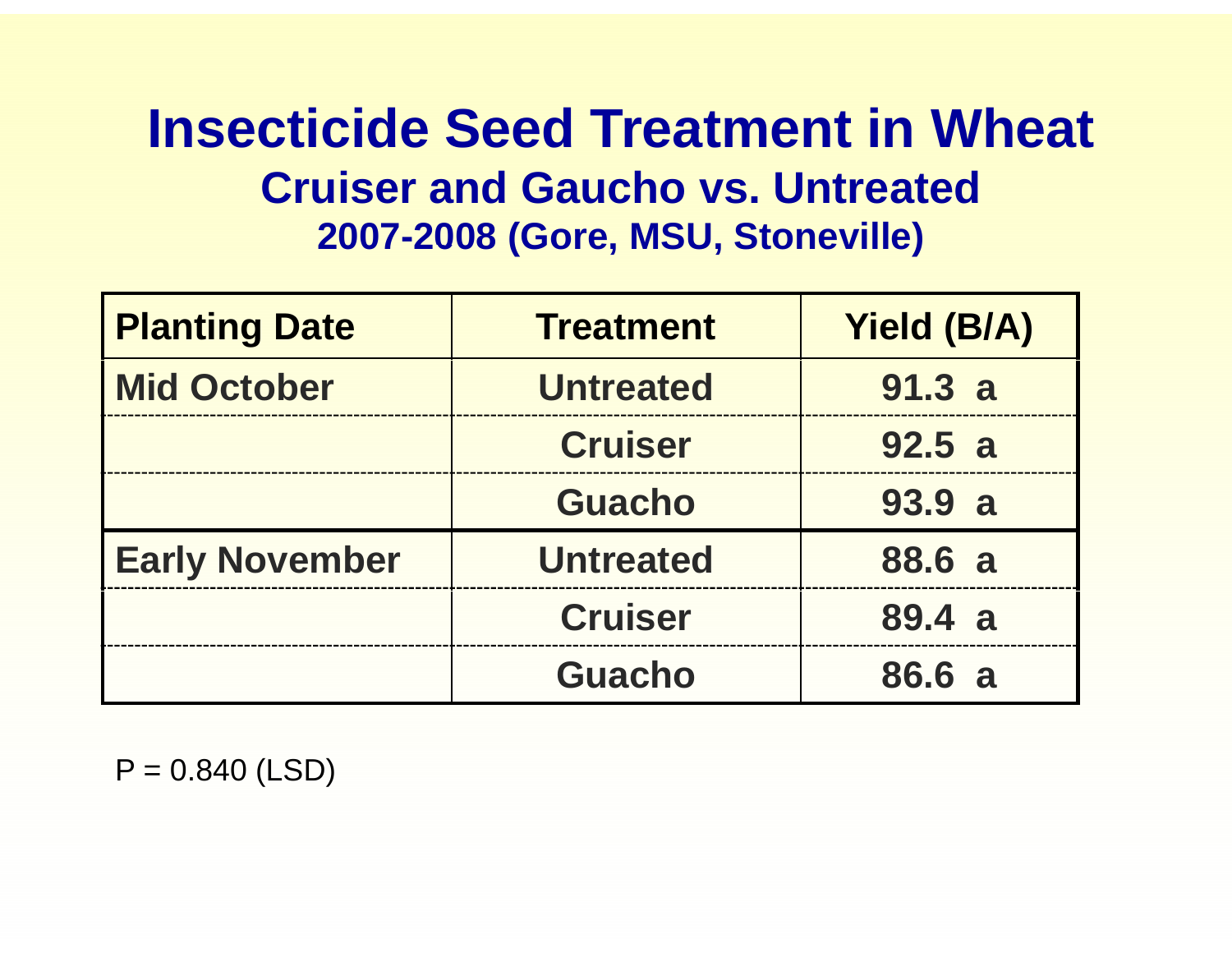## **Insecticide Seed Treatment in Wheat Cruiser and Gaucho vs. Untreated2007-2008 (D. Cook, MSU, Verona)**

| <b>Planting Date</b> | <b>Treatment</b> | % Moisture        | <b>Yield (B/A)</b> |
|----------------------|------------------|-------------------|--------------------|
| November 8           | <b>Untreated</b> | 10.6 a            | 36.9a              |
|                      | <b>Cruiser</b>   | 11.1 a            | 42.4a              |
|                      | <b>Guacho</b>    | 10.7 a            | 40.9 a             |
| <b>December 6</b>    | <b>Untreated</b> | 10.0 <sub>b</sub> | 39.4a              |
|                      | <b>Cruiser</b>   | 10.8a             | 37.9 a             |
|                      | <b>Guacho</b>    | 10.7 a            | 37.0 a             |

 $P$  (Moisture) = 0.034 (LSD)

P (Yield) = 0.278 (LSD)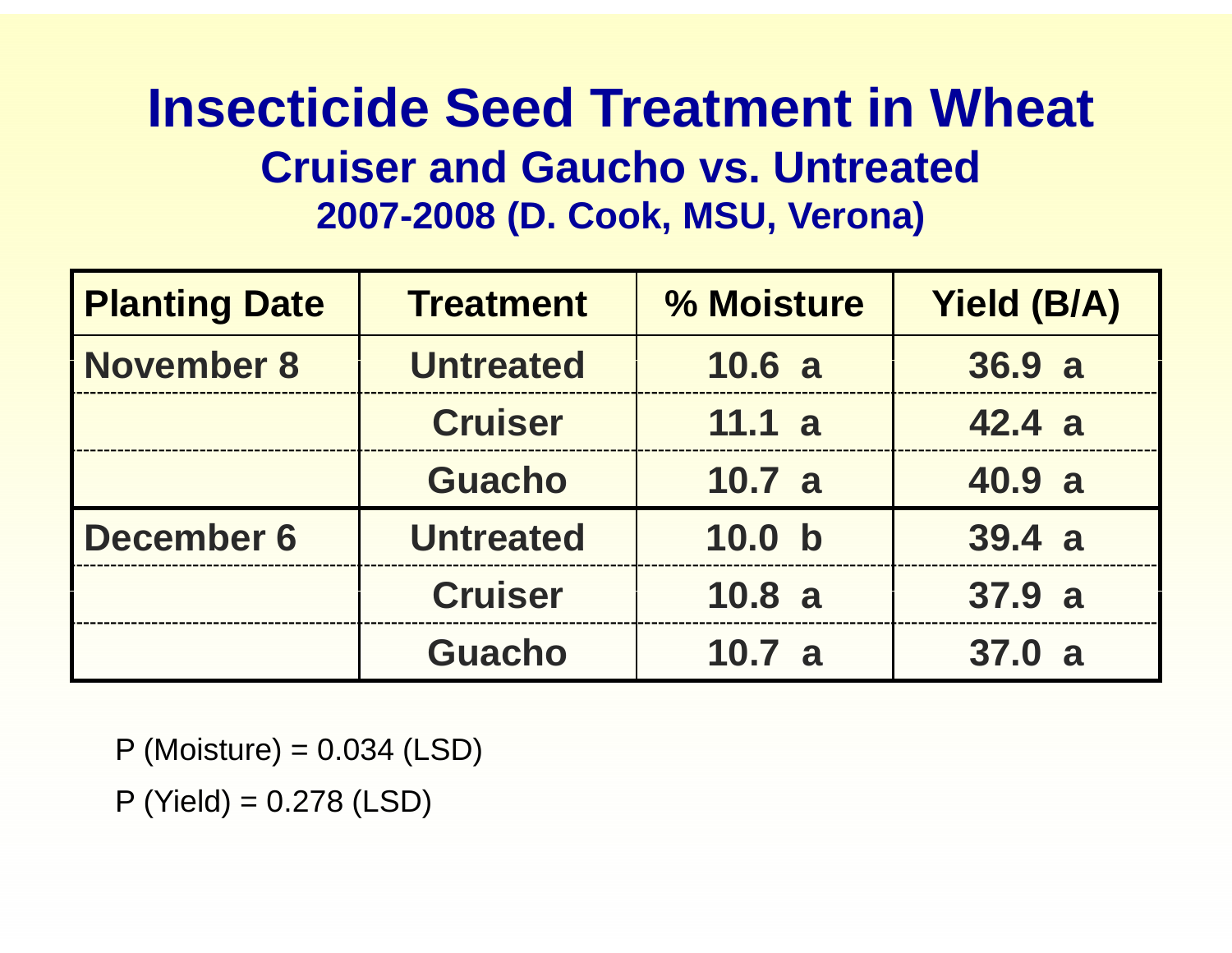### **Insecticide Seed Treatment in Wheat Cruiser and Gaucho vs. UntreatedPlanted 12/6/2007 (C. Daves, MSU, Raymond)**



 $P = 0.110$  (LSD)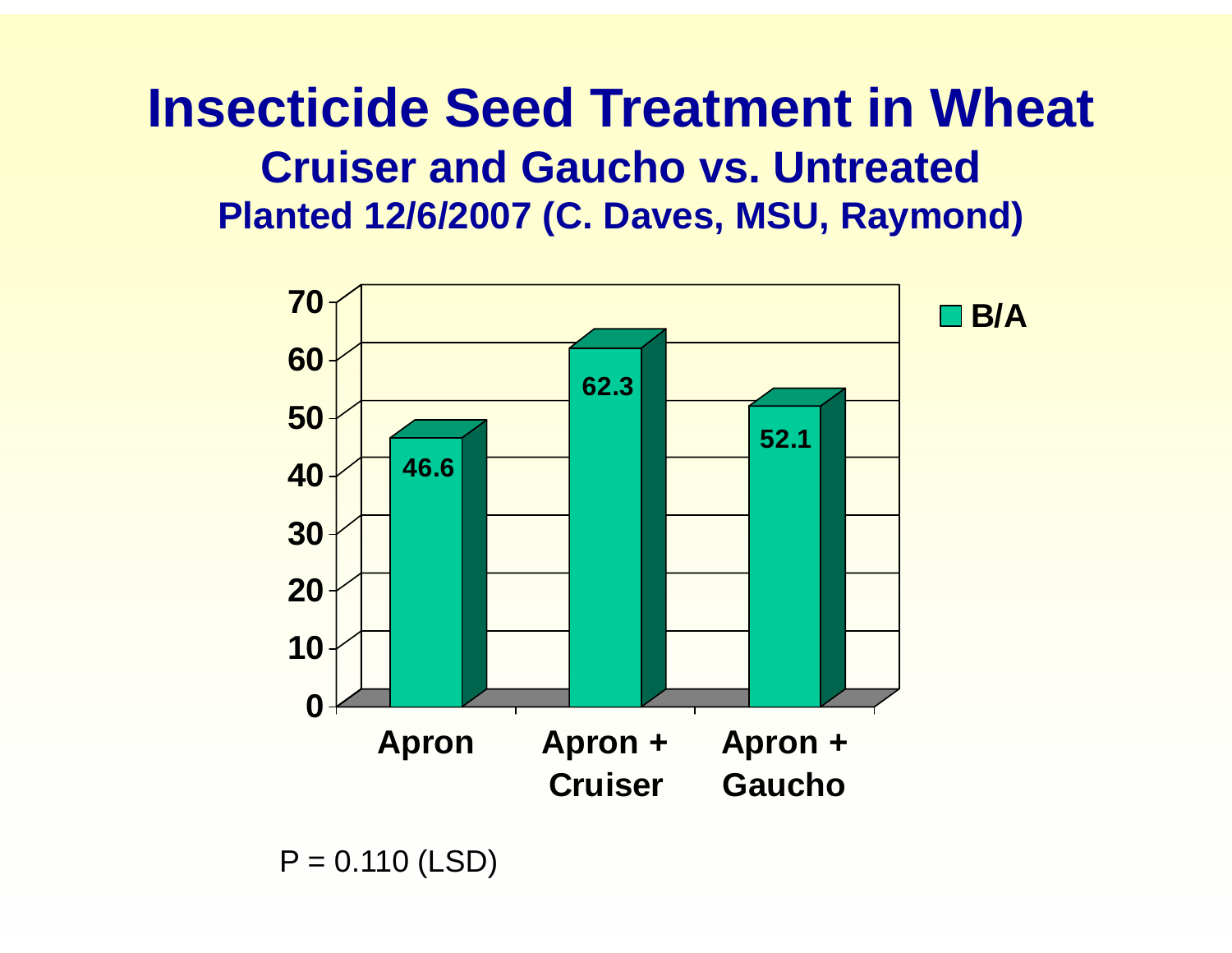### **Insecticide Seed Treatment in Wheat Cruiser and Gaucho vs. UntreatedPlanted 10/31/2007 (C. Daves, MSU, Raymond)**



 $P = 0.312$  (LSD)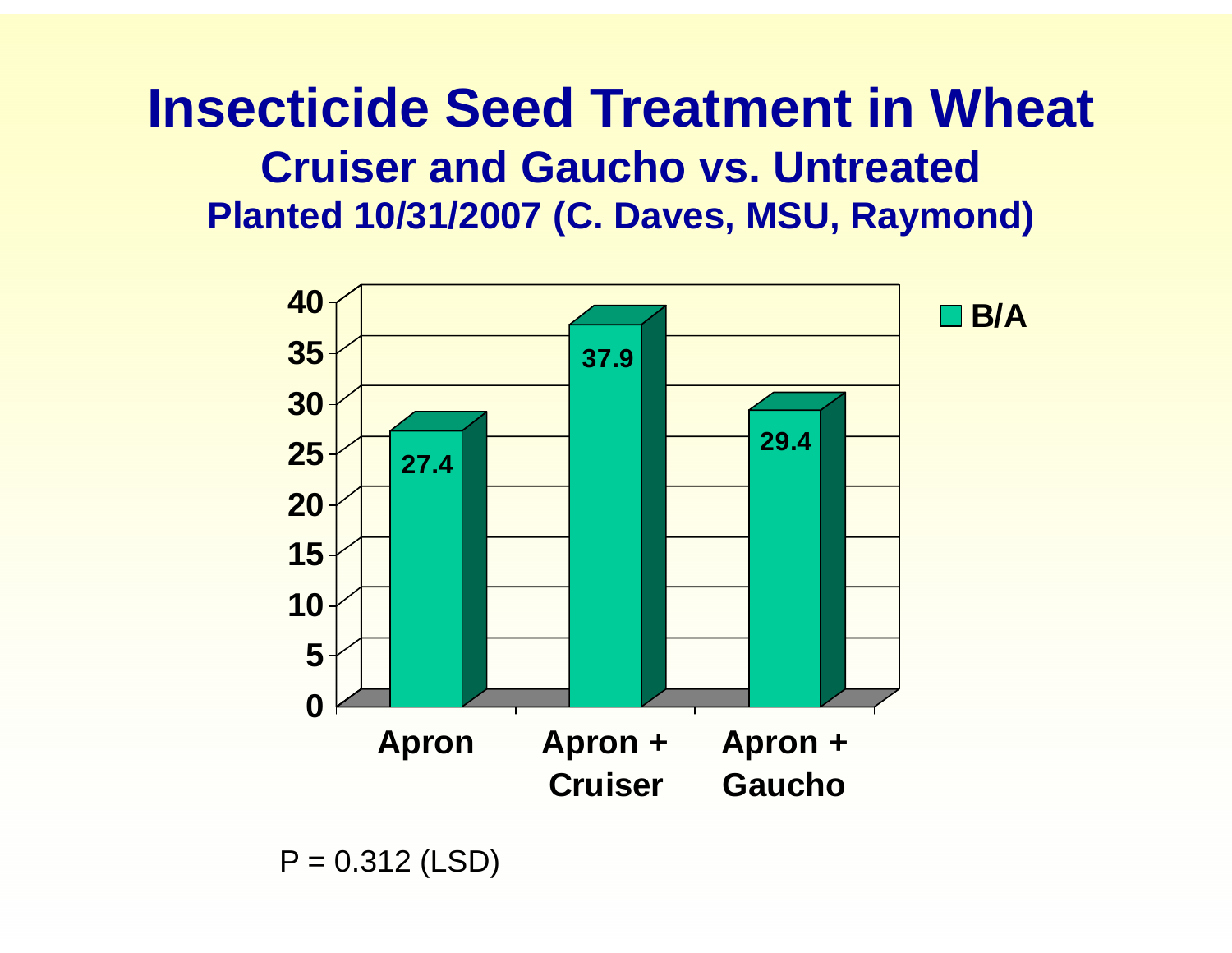## **Summary of Wheat Yield Response to Insecticide Seed or Foliar Treatment**

**Untreated vs. Average Response of Treatment Location \* Planting Date (Averaged Across Varieties) Date**

## **40 Experiments Mean Yield Response = 2.95 B/A t-Test Value = 4.21, df = 39, P < 0.01**

**Frequency of Positive Responses = 30/40 (75%) Fre q y p () uenc y of Res ponses > 1 B/A = 22/40 (55% )**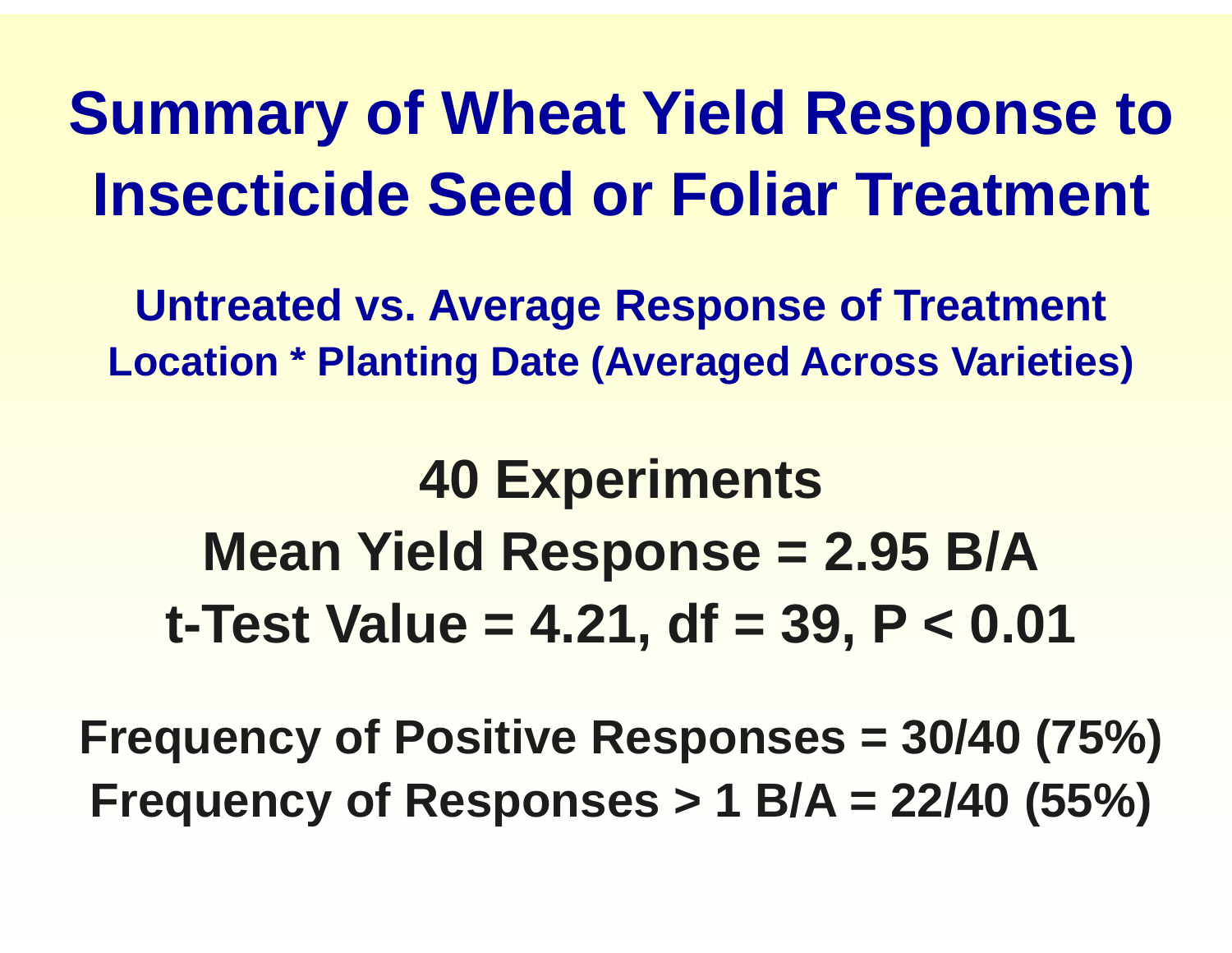## **Ap g hid/BYDV Management (My Thoughts)**

- ¾ **Mk d ii l b t t Make decision early about management intentions for prevention of BYDV**
	- **Early plantings at greater risk (do not plant before October 15)**
	- **Consider yield potential and wheat prices**
- ¾ **Use Cruiser (0.75 - 1.33 oz/cwt) or Gaucho Gaucho 600 (0.8 - 2.4 oz/cwt), OR**
	- **Foliar application approximately 30 days after planting (or threshold of 1 aphid per foot of row)**
	- **Second spray may be justified in early spring (Feb.); Threshold of 1 aphid per foot of row**